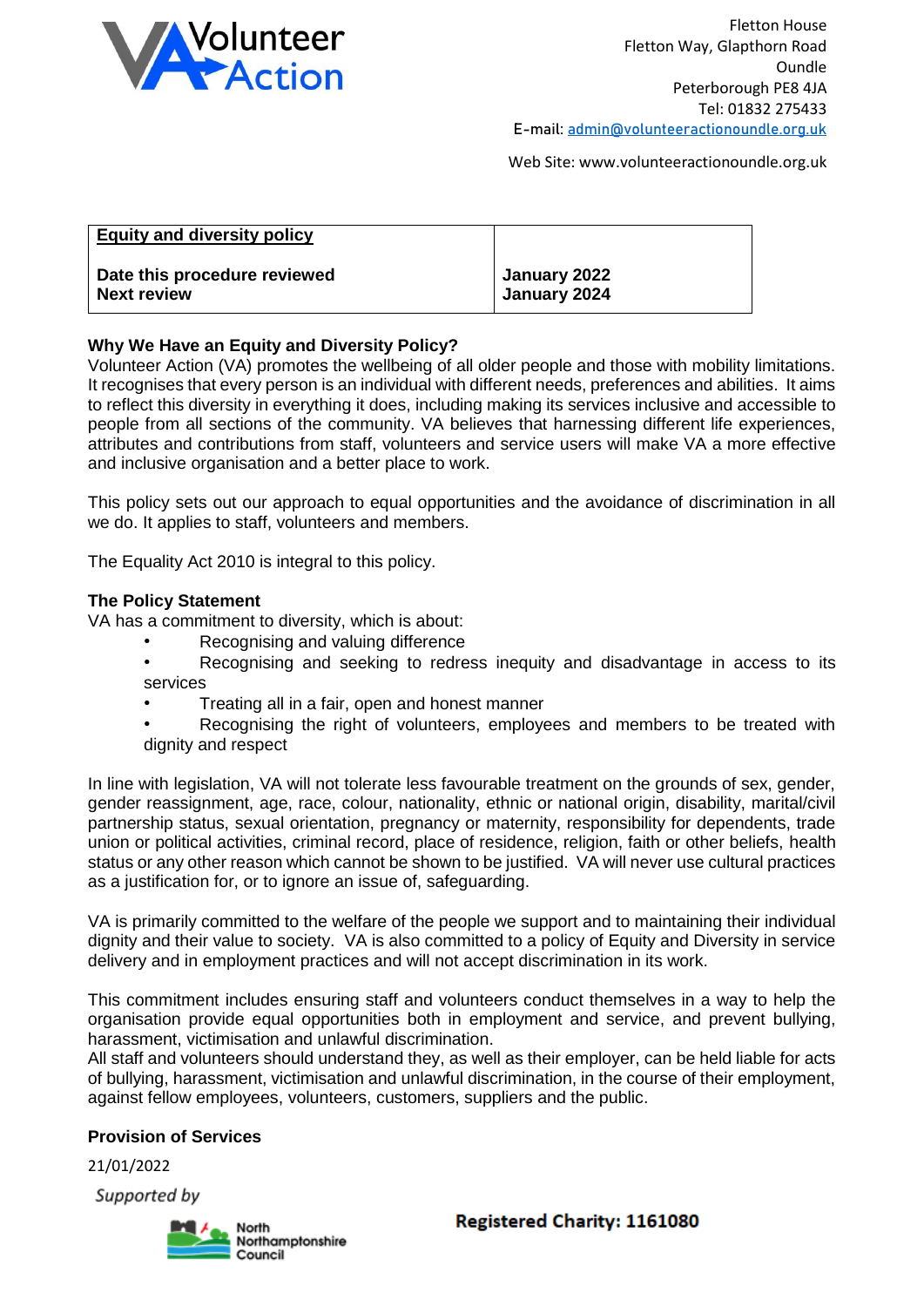Users of our services and those who take part in our activities will be informed that VA is committed to an Equity and Diversity Policy so that:

> • They will know a policy exists and a copy is available so as to guide all members of the organisation and others to share the commitment and code of practice of Equity and Diversity.

> • All who come into contact with VA will know the standards that we are trying to achieve and have the opportunity to assist us in trying to achieve them.

> They will know they have the right to complain, if they feel these standards are not being adhered to or are dissatisfied with the service provided to them.

VA provides services to all communities including groups facing disadvantage and discrimination. Where appropriate we will try to provide information in plain English or give help to find translation services

# **Discrimination**

VA will not unlawfully discriminate against or harass other people including current and former employees, job applicants, volunteers, clients, service users, customers, suppliers and visitors. This applies in the workplace, outside the workplace (when dealing with customers, suppliers or other work-related contacts), and on work-related trips or events including social events.

The following forms of discrimination are prohibited under this policy and are unlawful:

(a) **Direct discrimination:** treating someone less favourably because of a Protected Characteristic. For example, rejecting a job applicant because of their religious views or because they might be gay.

(b) **Indirect discrimination:** a provision, criterion or practice that applies to everyone but adversely affects people with a particular Protected Characteristic more than others, and is not justified. For example, requiring a job to be done full-time rather than part-time would adversely affect women because they generally have greater childcare commitments than men. Such a requirement would be discriminatory unless it can be justified.

(c) **Harassment:** this includes sexual harassment and other unwanted conduct related to a Protected Characteristic, which has the purpose or effect of violating someone's dignity or creating an intimidating, hostile, degrading, humiliating or offensive environment for them.

(d) **Victimisation:** retaliation against someone who has complained or has supported someone else's complaint about discrimination or harassment.

(e) **Disability discrimination:** this includes direct and indirect discrimination, any unjustified less favourable treatment because of the effects of a disability, and failure to make reasonable adjustments to alleviate disadvantages caused by a disability.

## **Recruitment and Selection**

VA will ensure that recruitment practices fulfil the requirement of the equity and diversity policy. Where possible, vacancies will be advertised to a diverse section of the labour market. All posts will have a job description and person specification, which will contain essential and desirable skills, qualifications and experience. Person specifications will only contain details which are required

Job applicants will not be asked questions which might suggest an intention to discriminate on grounds of a Protected Characteristic.

Shortlisting will be done by more than one person if possible. The format for interview will be agreed before it takes place and will remain constant for all interviews for the position.